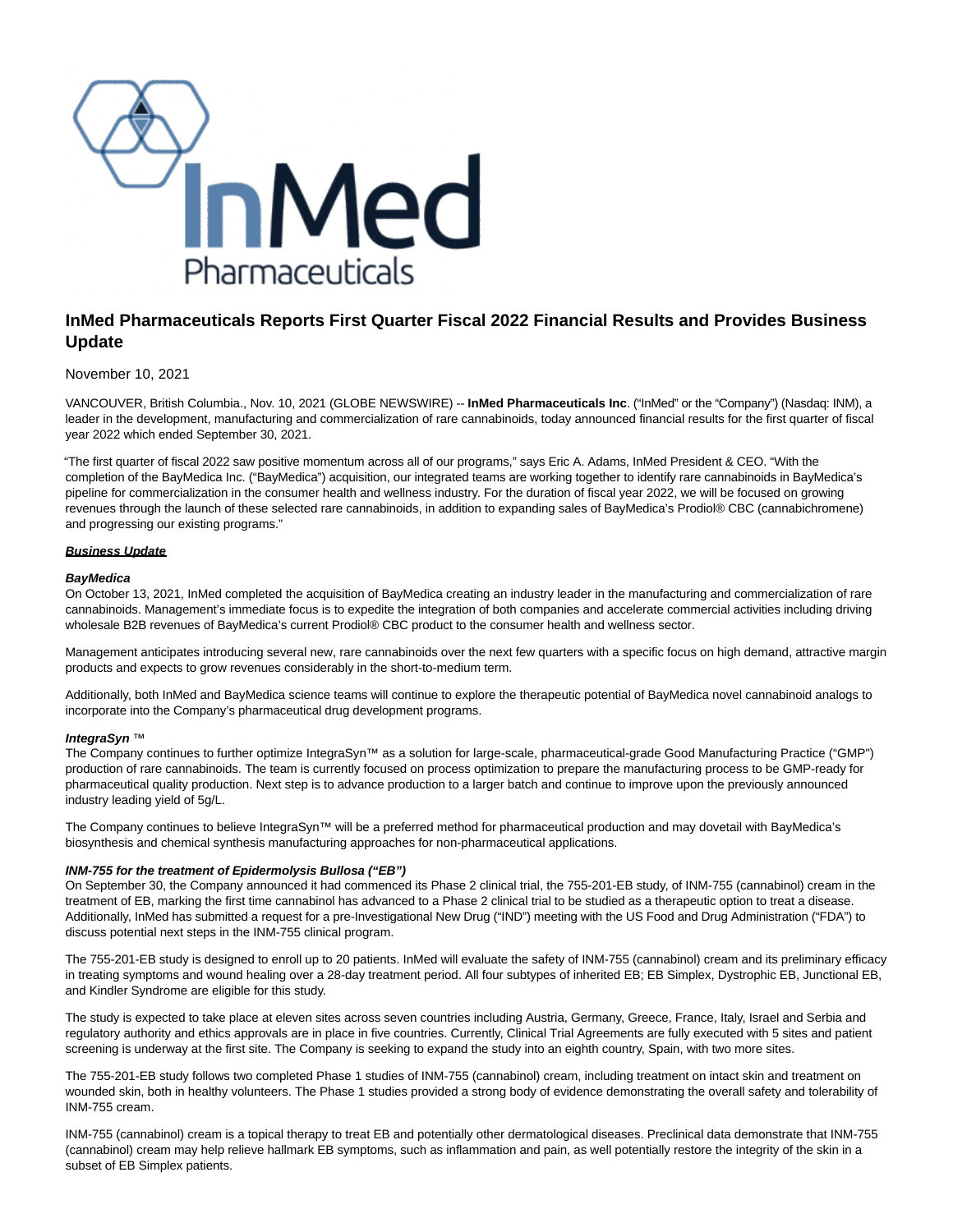#### **INM-088 for the treatment of glaucoma**

On August 17, 2021, InMed presented preclinical data at the H.C. Wainwright Ophthalmology Conference demonstrating that cannabinol ("CBN") was effective at providing neuroprotection to the retina ganglion cells and reducing intraocular pressure in glaucoma models. InMed has continued to develop a larger scale drug product manufacturing process, completed dose-ranging studies and conducted topline clinical study design work with its clinical research organization.

Data from preclinical studies of INM-088 show the effectiveness of cannabinol at reducing cell death in retinal ganglion cells, an indication of potential neuroprotection which may lead to extended retention of vision in glaucoma and other ocular diseases.

We continue to work towards completing our preclinical studies of our glaucoma program in preparation for human clinical trials and estimate to file regulatory applications in the second half of fiscal 2022 seeking to initiate human clinical testing with INM-088.

#### **PCT Application**

On November 3, 2021, InMed filed an international patent application seeking commercial exclusivity for the potential treatment of neurodegenerative diseases such as Alzheimer's Disease, Parkinson's Disease, Huntington's Disease and others by demonstrating neuroprotection and enhanced neuronal function using a rare cannabinoid.

This Patent Cooperation Treaty ("PCT") application, entitled "Compositions and Methods for Treating Neuronal Disorders with Cannabinoids", specifies a rare cannabinoid that may inhibit or slow the progression of neurodegenerative diseases by providing neuroprotection and promote neurite outgrowth in a population of affected neurons.

Expanding InMed's patent portfolio to include, in addition to CBN, an incremental rare cannabinoid for the potential treatment of major neurodegeneration indications demonstrates the Company's continued commitment to it's pharmaceutical programs and the potential of rare cannabinoids in treating important diseases.

InMed will be hosting analyst update teleconferences on a semi-annual basis, with the next teleconference to be hosted for the second quarter 2022 fiscal results. InMed also plans to host a webinar to discuss the integration of BayMedica and outline corporate plans for calendar year 2022.

#### **Financing Activities and Results of Operations (expressed in US Dollars):**

On July 2, 2021, the Company closed a \$12.0 million private placement. Under the terms of the private placement, an aggregate of 890,000 common shares and 3,146,327 pre-funded warrants, and warrants to purchase up to an aggregate of 4,036,327 common shares, were purchased. The warrants have an exercise price of \$2.848 per share, are exercisable immediately and have a term of five years. After deducting the placement agent fees and estimated offering expenses payable by the Company, the Company received net proceeds of approximately \$11.0 million.

For the three months ended September 30, 2021, the Company recorded a net loss of \$3.0 million, or \$0.25 per share, compared with a net loss of \$1.6 million, or \$0.31 per share, for the three months ended September 30, 2020.

Research and development expenses were \$1.5 million for the three months ended September 30, 2021, compared with \$0.9 million for the three months ended September 30, 2020. The increase in research and development and patents expenses was primarily due to increased activities related to the INM-755 clinical trials.

The Company incurred general and administrative expenses of \$1.4 million for the three months ended September 30, 2021, compared with \$0.6 million for the three months ended September 30, 2020. The increase results primarily from a combination of changes including higher insurance fees resulting from the Company's listing on the Nasdaq Capital Market and higher legal fees, personnel expenses and investor relation expenses.

At September 30, 2021, the Company's cash, cash equivalents and short-term investments were \$15.4 million, which compares to \$7.4 million at June 30, 2021. The increase in cash, cash equivalents and short-term investments during the three months to September 30, 2021, was primarily the result of the July 2, 2021 private placement partially offset by cash outflows from operating activities.

At September 30, 2021, the Company's total issued and outstanding shares were 10,327,034, or 14,137,034 including all outstanding pre-funded warrants which are considered common share equivalents. During the three months ending September 30, 2021, including the pre-funded warrants, the weighted average number of common shares was 12,047,555, which is used for the calculation of loss per share for the interim periods.

#### **Table 1: Condensed Consolidated Interim Balance Sheets (unaudited):**

#### **InMed Pharmaceuticals Inc.**

CONDENSED CONSOLIDATED INTERIM BALANCE SHEETS (unaudited) As at September 30, 2021 and June 30, 2021 Expressed in U.S. Dollars

|                           | September 30, | June 30,  |
|---------------------------|---------------|-----------|
|                           | 2021          | 2021      |
| <b>ASSETS</b>             | \$            | \$        |
| <b>Current</b>            |               |           |
| Cash and cash equivalents | 15,343,905    | 7,363,126 |
| Short-term investments    | 45,224        | 46,462    |
| Accounts receivable       | 14.842        | 11,919    |
| Loan receivable           | 250,000       |           |
| Prepaids and other assets | 322,352       | 956,762   |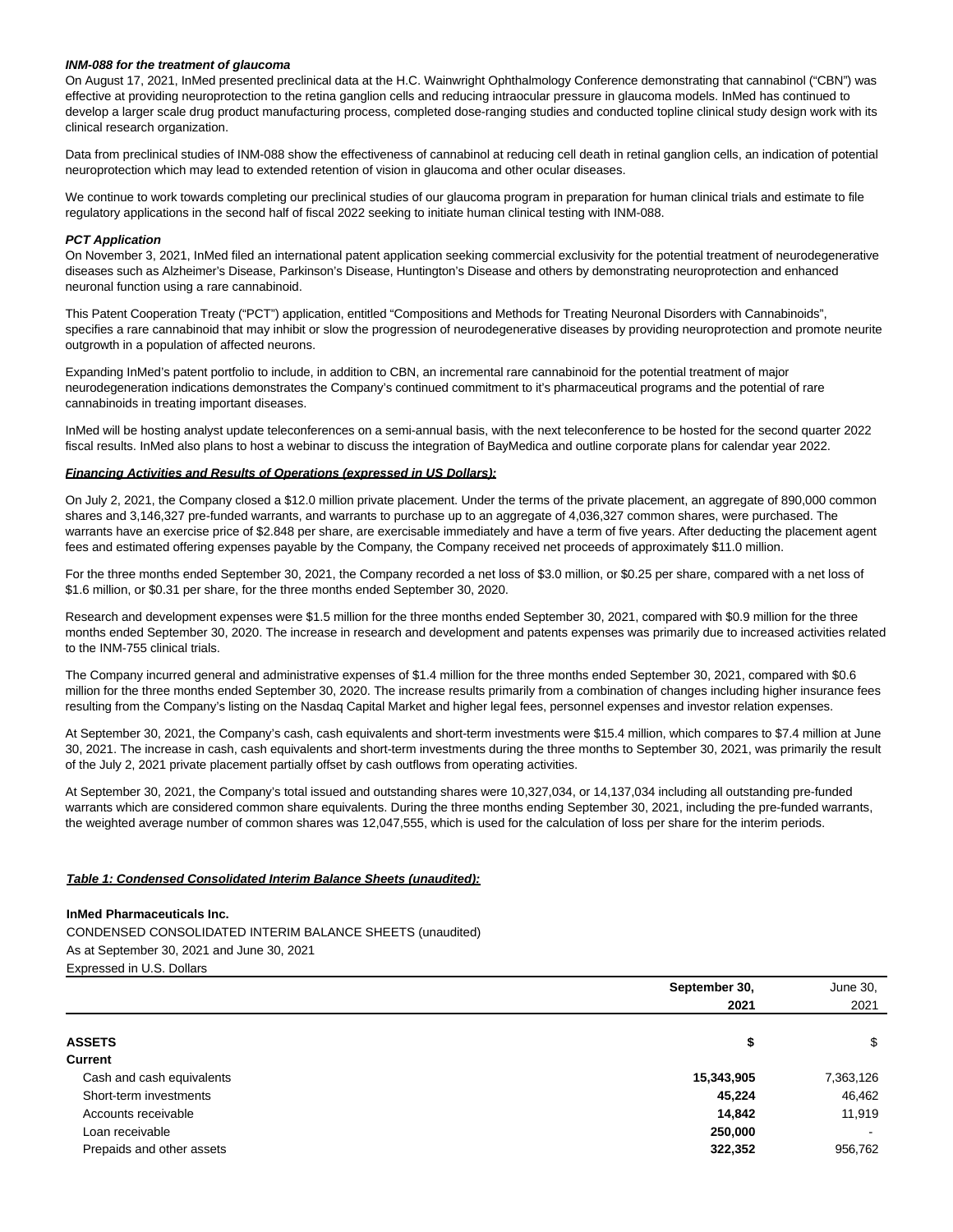| Total current assets                                          | 15,976,323     | 8,378,269      |
|---------------------------------------------------------------|----------------|----------------|
| <b>Non-Current</b>                                            |                |                |
| Property and equipment, net                                   | 304,934        | 326,595        |
| Intangible assets, net                                        | 1,037,382      | 1,061,697      |
| Other assets                                                  | 8,625          | 14,655         |
| <b>Total Assets</b>                                           | 17,327,264     | 9,781,216      |
| <b>LIABILITIES AND SHAREHOLDERS' EQUITY</b>                   |                |                |
| <b>Current</b>                                                |                |                |
| Accounts payables and accrued liabilities                     | 1,844,769      | 2,134,878      |
| Current portion of lease obligations                          | 82,232         | 80,483         |
| <b>Total current liabilities</b>                              | 1,927,001      | 2,215,361      |
| Non-current                                                   |                |                |
| Lease obligations                                             | 178,591        | 189,288        |
| <b>Total Liabilities</b>                                      | 2,105,592      | 2,404,649      |
| <b>Shareholders' Equity</b>                                   |                |                |
| Common shares, no par value, unlimited authorized shares:     |                |                |
| 10,327,034 (June 30, 2021 - 8,050,707) issued and outstanding | 63,686,724     | 60,587,417     |
| Additional paid-in capital                                    | 29,230,464     | 21,513,051     |
| Accumulated deficit                                           | (77, 824, 085) | (74, 852, 470) |
| Accumulated other comprehensive income                        | 128,569        | 128,569        |
| <b>Total Shareholders' Equity</b>                             | 15,221,672     | 7,376,567      |
| <b>Total Liabilities and Shareholders' Equity</b>             | 17,327,264     | 9,781,216      |

# **Table 2: Condensed Consolidated Interim Statements of Operations and Comprehensive Loss (unaudited):**

# **InMed Pharmaceuticals Inc.**

CONDENSED CONSOLIDATED INTERIM STATEMENTS OF OPERATIONS AND COMPREHENSIVE LOSS (unaudited) For the three months ended September 30, 2021 and 2020

Expressed in U.S. Dollars

|                                            | <b>Three Months Ended</b><br>September 30 |             |
|--------------------------------------------|-------------------------------------------|-------------|
|                                            |                                           |             |
|                                            | 2021                                      | 2020        |
|                                            | \$                                        | \$          |
| <b>Operating Expenses</b>                  |                                           |             |
| Research and development and patents       | 1,491,252                                 | 911,156     |
| General and administrative                 | 1,372,867                                 | 624,788     |
| Amortization and depreciation              | 28,532                                    | 27,981      |
| <b>Total operating expenses</b>            | 2,892,651                                 | 1,563,925   |
| Other Income (Expense)                     |                                           |             |
| Interest income                            | 5,148                                     | 4,345       |
| Foreign exchange loss                      | (84, 112)                                 | (39, 499)   |
| Net loss for the period                    | (2,971,615)                               | (1,599,079) |
| <b>Other Comprehensive Loss</b>            |                                           |             |
| Foreign currency translation gain          |                                           | 129,400     |
| Total comprehensive loss for the period    | (2,971,615)                               | (1,469,679) |
| Net loss per share for the period          |                                           |             |
| <b>Basic and diluted</b>                   | (0.25)                                    | (0.31)      |
| Weighted average outstanding common shares |                                           |             |
| <b>Basic and diluted</b>                   | 12,047,555                                | 5,220,707   |

**Table 3: Condensed Consolidated Interim Statements of Cash Flows (unaudited):**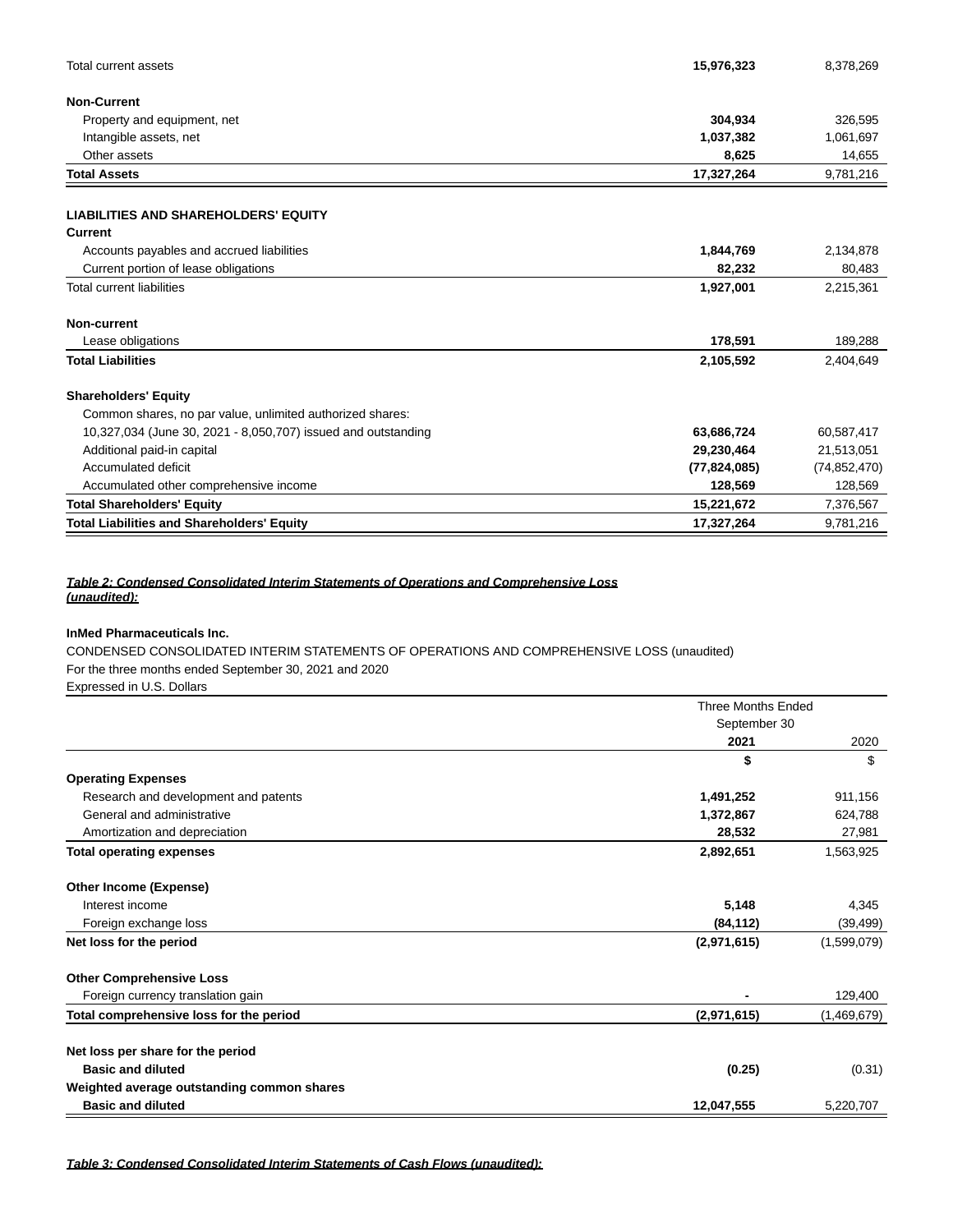### **InMed Pharmaceuticals Inc.**

CONDENSED CONSOLIDATED INTERIM STATEMENTS OF CASH FLOWS (unaudited) For the three months ended September 30, 2021 and 2020 Expressed in U.S. Dollars

|                                                              | 2021          | 2020        |
|--------------------------------------------------------------|---------------|-------------|
| Cash provided by (used in):                                  | \$            | \$          |
| <b>Operating Activities</b>                                  |               |             |
| Net loss for the period                                      | (2,971,615)   | (1,599,079) |
| Items not requiring cash:                                    |               |             |
| Amortization and depreciation                                | 28,532        | 27,981      |
| Share-based compensation                                     | 111,142       | 85,407      |
| Non-cash lease expense                                       | 25,906        | 20,728      |
| Interest income (accrued) received on short-term investments | (23)          | 140         |
| Unrealized foreign exchange gain                             | 1,262         |             |
| Payments on lease obligations                                | (17, 411)     | (16, 244)   |
| Changes in non-cash working capital:                         |               |             |
| Prepaids and other assets                                    | 634,410       | (31,681)    |
| Other non-current assets                                     | 6,030         | (14,007)    |
| Accounts receivable                                          | (2,923)       | (5,554)     |
| Accounts payable and accrued liabilities                     | (469, 227)    | 160,719     |
| Total cash used in operating activities                      | (2,653,917)   | (1,371,590) |
| <b>Investing Activities</b>                                  |               |             |
| Loan receivable                                              | (250,000)     |             |
| Total cash used in investing activities                      | (250,000)     |             |
| <b>Financing Activities</b>                                  |               |             |
| Shares issued for cash                                       | 11,999,825    |             |
| Share issuance costs                                         | (1, 115, 129) | (64, 648)   |
| Total cash provided by (used in) financing activities        | 10,884,696    | (64, 648)   |
| Effects of foreign exchange on cash and cash equivalents     |               | 127,725     |
| Increase (decrease) in cash during the period                | 7,980,779     | (1,308,513) |
| Cash and cash equivalents beginning of the period            | 7,363,126     | 5,805,809   |
| Cash and cash equivalents end of the period                  | 15,343,905    | 4,497,296   |
| Supplemental disclosure of non-cash financing activities:    |               |             |
| Warrants issued to placement agent and included in           |               |             |
| share issuance costs related to July 2021 private placement  | 739.920       |             |

Learn more about InMed's Pharmaceutical Programs: [https://www.inmedpharma.com/pharmaceutical/cannabinoids-in-development/](https://www.globenewswire.com/Tracker?data=5h4smA17jyMAN4nYXZ6cXktzi1o3ET0an0WF758XtrOHaNuy8aQDd1RIrsE6mL8vNVU2rTXje3ViFQroBYIpz_9hTqaHIqtcKLnA2rir-Uf7FddTe3pc-AsEuuqI1TCNl_xRvuUa7EtgDOkAwp9mz-Ob8XSifRrS2QllO2VohwkQzzDcQHkKGW39iYsK8G6JJouts2EPhjh1vZ_yrnJcgU29_dilYm3chLxPBJ6YKu0=)

Learn more about InMed's Cannabinoid Manufacturing Capabilities: [https://www.inmedpharma.com/manufacturing/cannabinoid-manufacturing](https://www.globenewswire.com/Tracker?data=5h4smA17jyMAN4nYXZ6cXktzi1o3ET0an0WF758XtrPTUL22BeDm4XlJOZ1QCCpC16PytCNocQq_j5jFj2eAB9NrW8HWd7L9E9VQr3dT8XoVWJRfQVOeWlasXKxT-FSE2LVYv8Vs84kZDqoQlwZNdBboz0yiHB2eY8cvCOiZAxSvpQAIlkRcHWi23p6mEjGO0QZzUc3JtaJmXSvCNcBrxVznLZsxMKn-NQzbDrl6rbWn6jCBzc3S2qxS0LTyTsT_)capabilities/

**About InMed:** InMed Pharmaceuticals is a global leader in the manufacturing and development of rare cannabinoids. Together with our subsidiary, BayMedica, we have unparalleled cannabinoid manufacturing capabilities to serve a spectrum of consumer markets, including pharmaceutical and health and wellness. We are a clinical-stage company developing a pipeline of rare cannabinoid therapeutics and dedicated to delivering new treatment alternatives to patients that may benefit from cannabinoid-based pharmaceutical drugs. For more information, visit [www.inmedpharma.com.](https://www.globenewswire.com/Tracker?data=q0vianm4t9t-uyC_ROD9WZ5RmdajyiAKOZe0Oafp_fXHPUmvuq2O-dVBaf4F0ooKblt4IgJ14q5gGPHCtbOZjTD5_5cMQW1TB1bJBMloY-0=)

# **Investor Contact:**

Colin Clancy Senior Director, Investor Relations T: +1 604 416 0999 E: [cclancy@inmedpharma.com](https://www.globenewswire.com/Tracker?data=Z6skHcf_hGnimYYFiTVv3GKbdNkd007ujGCE6Jy8hQ-PXINMivGk4ArRTp6gD3sEhpjgFtLVHdIpmi0302_EkbHDJWNErmMj9s-SriaHuss=)

**Edison Group:** Joe Green/Laine Yonker T: +1.646.653.7030/+1.646.653.7035 E: [jgreen@edisongroup.com /](https://www.globenewswire.com/Tracker?data=DazAlCYQq8thMXfup5-xAUOYgRmPlZ0gN1P7E2fBvKqMwjD_n9a_gc7g4uaqtbw0CysQil3j4pXSjXjkNHPnUjHC6wpqmXlC0H5Tn7bwmw8=) [lyonker@edisongroup.com](https://www.globenewswire.com/Tracker?data=k4wG1ntfhHiBjjjlHaAbbUDOu_f__V2dyCLzAqbz4sTONFoIZXO8GXF95aDkkbT6CTPxZZs74cMku5oVjv2eKnFVUX7LysJtdwlURX8a-O0=)